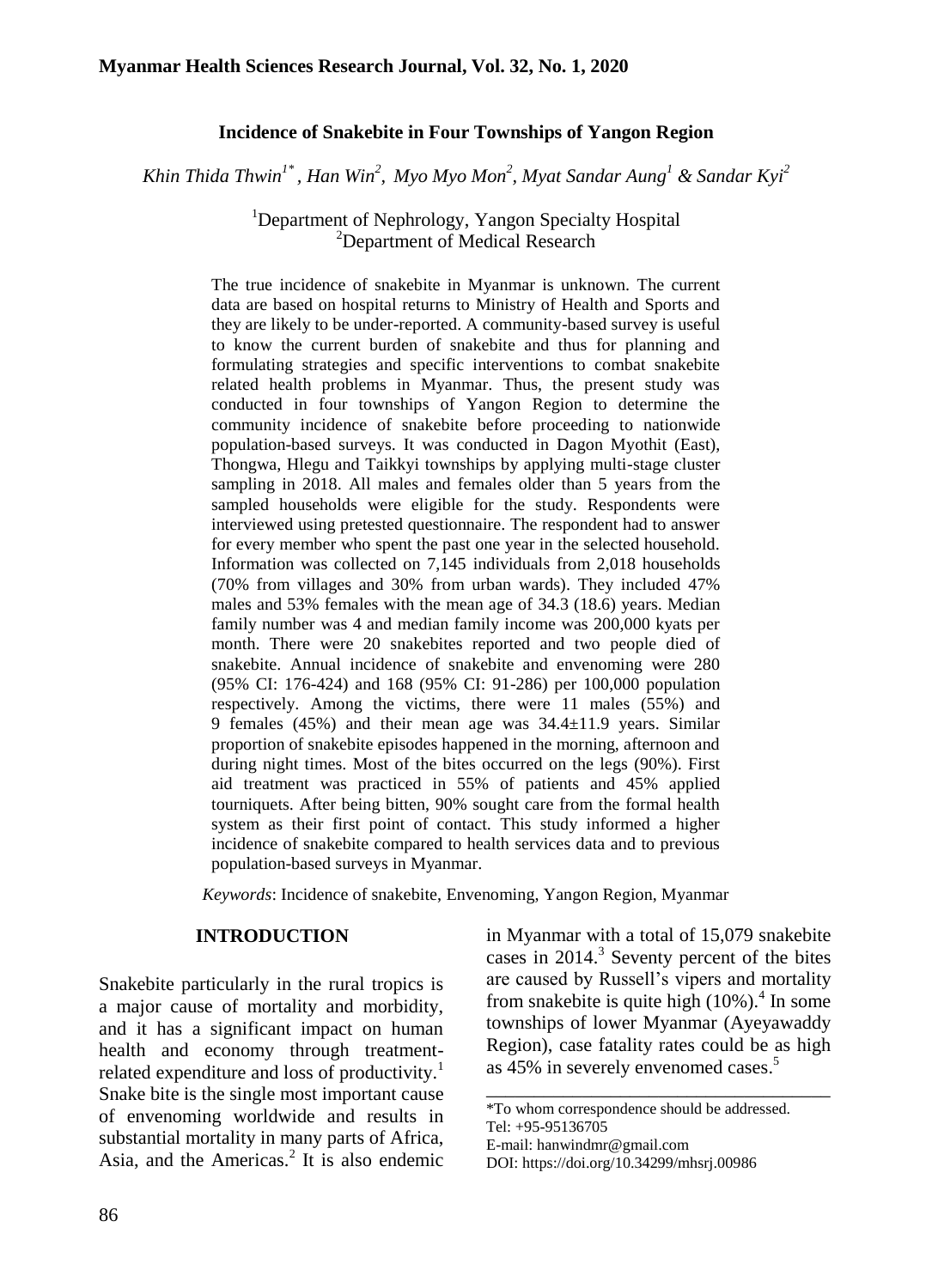Snakebite is significantly neglected as a public health problem in the world as evidenced by the lack of available incidence data from most of the rural tropics where snake bites occur frequently. Chippaiux, *et al*. estimated that about 5 million cases of snakebites occur annually throughout the world leading to  $125,000$  deaths.<sup>6</sup> White, *et al*. estimated more than three million bites per year resulting in more than 150,000 deaths. However, this data may be inaccurate because of the relative lack of information relating to snake bites and related deaths in rural tropics. 7

The paucity of reliable data is partly related to inherent methodological difficulties, which include: poorly developed reporting and recording systems in countries with the highest burden, limitations in hospital-based data that can underestimate the problem<sup>8, 9</sup> and seasonal and geographical variation in bite incidence. $8-11$  Sound epidemiological data are, however, important to both give credence to the magnitude of the problem and raise awareness of snakebite as an important but neglected public health issue, and to assist prioritization of resources for prevention and treatment.

The true community incidence of snake bite in Myanmar is unknown. The current data are based almost exclusively on hospital returns to Ministry of Health and Sports and they are likely to be underreported. Previous research has shown that hospital data underestimate deaths due to snakebites by over 50%, and multiple hospital admissions at different levels of care can further distort hospital statistics.<sup>9</sup>

Although prevention and management strategies for snake bite have been done, the morbidity and mortality are increasing year by year. A population-based survey will be useful to know the current burden of snake bite, and thus for planning and formulating strategies and specific interventions to combat snake bite-related health problems in Myanmar. The most recent estimates of the global burden of snakebite also highlighted the need for good quality data on snakebite,

particularly from nationwide populationbased studies. $\frac{12}{1}$  The present study was conducted to assess the annual incidence and epidemiologic profile of snakebites in four townships of Yangon Region, one of the seven high incidence regions in Myanmar. It was a pilot study to determine the community incidence of snakebite before proceeding to nationwide population-based surveys in other parts of the country.

## **MATERIALS AND METHODS**

A community-based cross-sectional survey was conducted in 4 townships of Yangon Region (2 townships with highest incidence and 2 townships with lowest incidence of snakebite) from March to June 2018. According to the hospital statistics (2016), Hlegu and Taikkyi townships were reported to have the highest incidence and Dagon Myothit (East) and Thongwa townships the lowest incidence of snakebites. These 4 townships were purposely selected in this study. Study population consisted of all males and females older than 5 years who resided in the sampled households for last one year.

#### *Sample size and sampling*

Sample size is calculated based on the estimated prevalence of snake bite (16.2 per 100,000 population) and 2016 incidence in Yangon of 10.2/100,000, assumed household size of 3.5. After getting sample size, power of the study is resulted as 0.9. In each study township, at least 10 clusters (ward/village) (7 villages and 3 wards chosen to get 70:30) were selected randomly. Then, 50 households were randomly selected from each cluster. Assuming that there would be about 3.5 persons in each household, total number of sample size would become 1750 in each township.

#### *Data collection*

Data was collected using a pre-tested questionnaire. The questionnaires were administered by primary health care workers, midwives and health assistants employed at health centers in the study townships. Data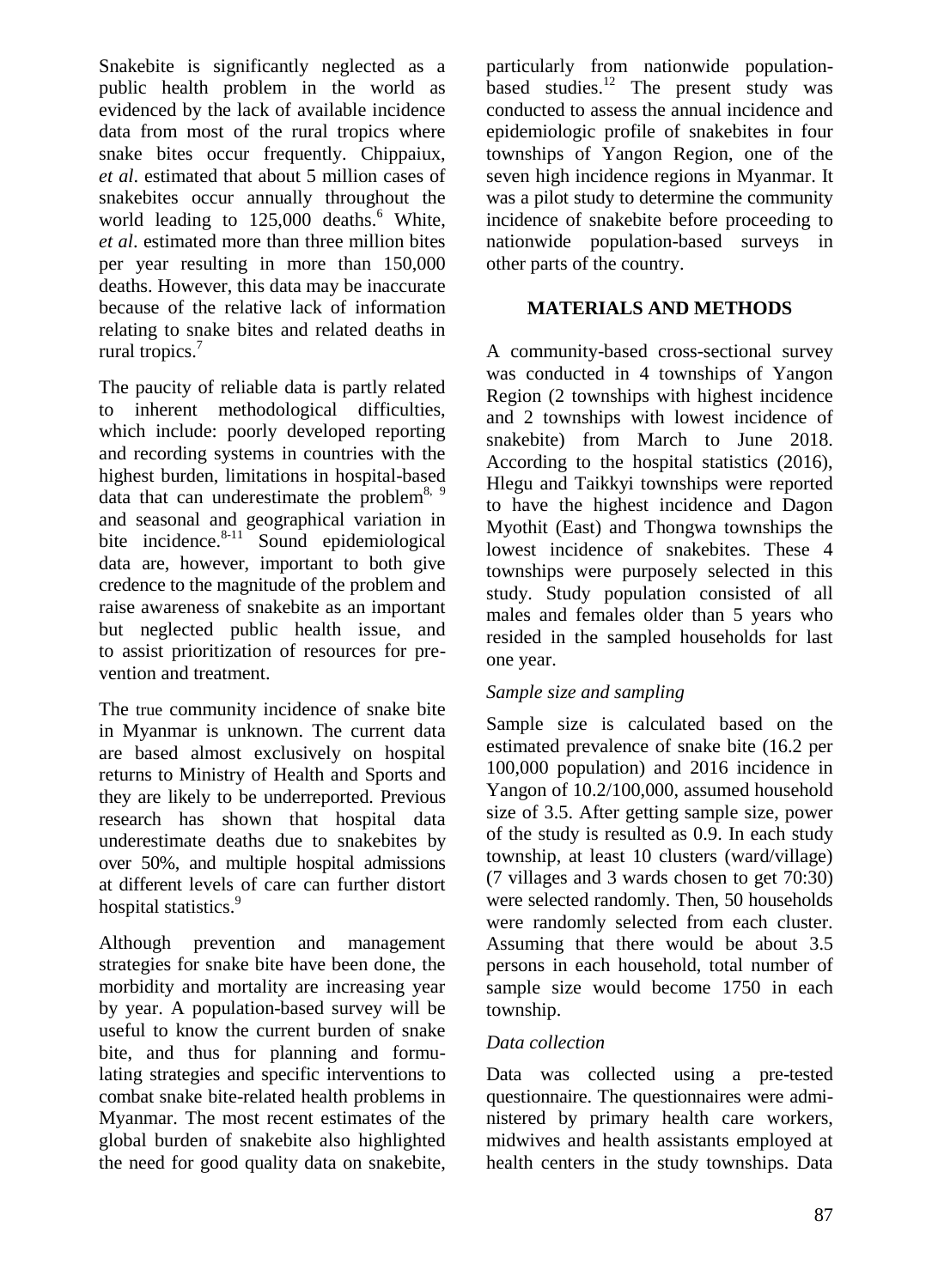collectors were trained by the research team before the field survey. For each household, an adult member was interviewed and he/she had to answer for every member who spent the past year in the selected household.

Information was collected on socio-demographics (age, sex, occupation, marital status, household income of respondents), snakebites (type of snake, site of bite, place and time of bite), their consequences (significant envenoming, death) and treatment seeking behavior. *Significant envenoming* was defined as the presence of local tissue necrosis at the site of bite, presence of neurotoxicity, nephrotoxicity or bleeding manifestations.

## *Data analysis*

Data entry and analysis was performed in SPSS version 20 after checking for errors and inconsistencies. The incidence rates of snakebite, envenoming and death with 95% confidence intervals were calculated.

# *Ethical consideration*

The study was approved by the Ethics Review Committee of University of Medicine 1, Yangon. Informed consents were taken from the participants after thorough explanation about the study.

#### **RESULTS**

The survey was conducted in 7 villages and 3 urban wards from each study township. One respondent from each of the 2018 households was interviewed. Information was collected on 7145 individuals from these 2018 households (70% from villages and 30% from urban wards). Their mean age (SD) was 34.3(18.6) years. Median household income was 200,000 kyats per month and median household member was 4. The background characteristics of the participants are shown in Table 1.

# *Snakebite incidence*

Among 7145 individuals, 20 snakebites, 12 envenomings and 2 deaths were reported in the pervious one year. Annual incidence

| Table 1. Characteristics of the study respondents |  |  |
|---------------------------------------------------|--|--|
| $(n=7145)$                                        |  |  |

| Characteristics           | Frequency (%) |  |  |
|---------------------------|---------------|--|--|
| Sex                       |               |  |  |
| Male                      | 3345(46.8)    |  |  |
| Female                    | 3799(53.2)    |  |  |
| Age (years); mean SD      | 34.3(18.6)    |  |  |
| Occupation                |               |  |  |
| Service (public/ private) | 248(3.5)      |  |  |
| Farmer                    | 431(6.0)      |  |  |
| Manual worker             | 1172(16.4)    |  |  |
| Housewife                 | 1925(27.0)    |  |  |
| Student                   | 1524(21.3)    |  |  |
| <b>Business</b>           | 636(8.9)      |  |  |
| Others                    | 1205(16.9)    |  |  |

of snakebite, envenoming and mortality was 279.9(95% CI: 175.8-424.1), 167.9(95% CI: 90.9-285.6) and 27.9(95% CI: 4.8-92.4) per 100,000 population, respectively. Case fatality rate (CFR) was 10% in this study. Regarding the township-specific incidence, there were 314(95% CI: 127.2-652), 363.2 (95% CI: 147.2-753.5), 56.5 (95% CI: 3.09- 278.8) and 386.1(95% CI: 169.3-761.9) snakebites per 100,000 population in Dagon Myothit (East), Thongwa, Hlegu and Taikkyi townships, respectively.

# *Profile of snakebite victims*

Among the 20 victims (6 each from Dagon Myothit (East) and Thongwa, 1 from Hlegu and 7 from Taikkyi township), there were 11 males (55%) and 9 females (45%) and their mean age was 34.4±11.9 years. Types of snake recalled by the respondents were Russell's viper (6/20), sea snake (4/20), cobra  $(2/20)$  and Mwe-Pa-Dote  $(1/20)$ . Respondents did not know the type of snake in 7/20 cases.

Site of bite, occupation of the victims, time of bite and place of bite are shown in Table 2. As expected, the majority of snake bites occurred on the legs and feet (90%) followed by the hand (10%). Farmers made up the highest category of snake bite victims (30%) with the smallest percentage occurring in students (0.5%). Similar proportion of snake bite episodes happened in the morning, afternoon and during night times which are close to a third in each category.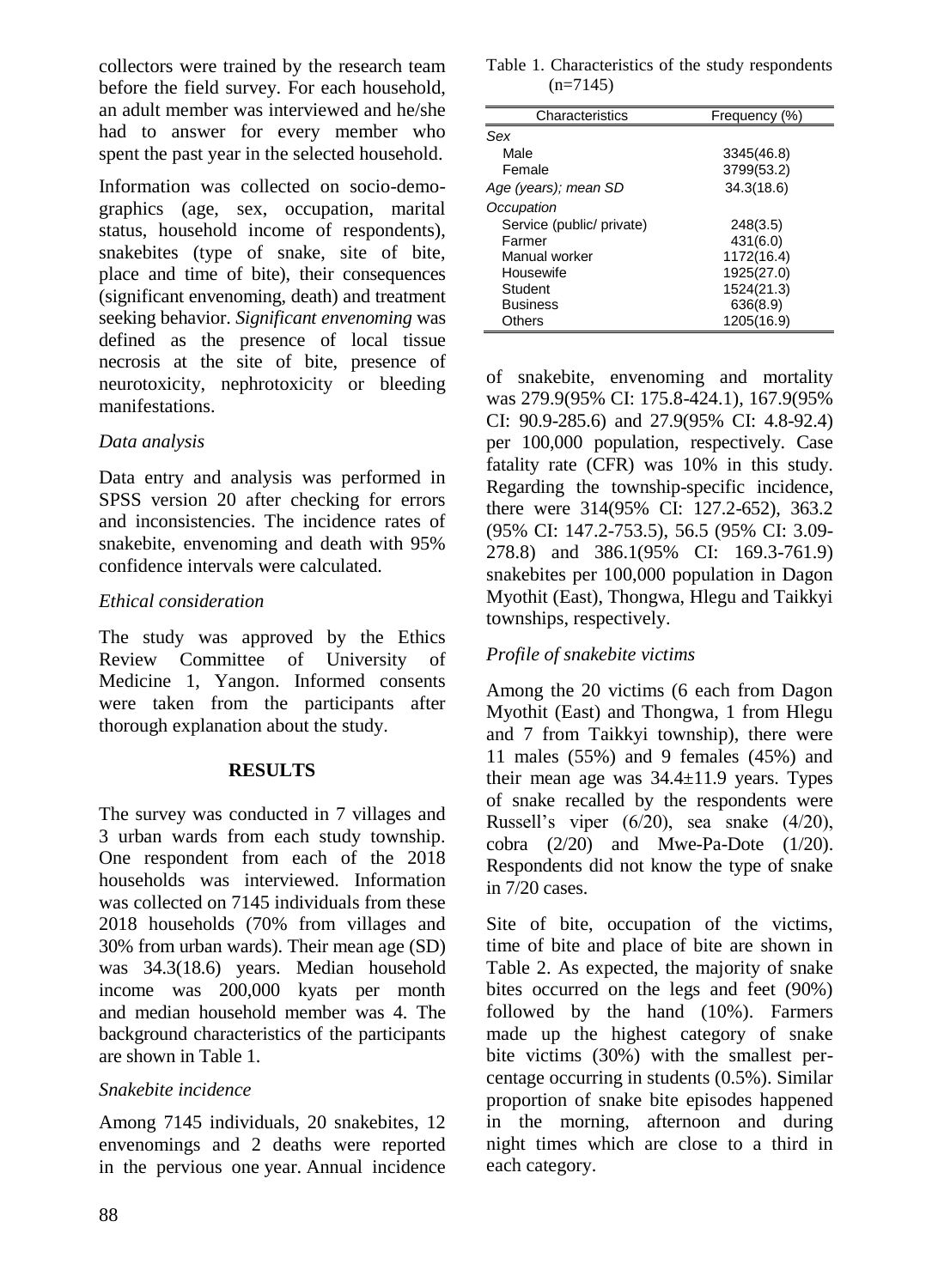| Characteristics | Frequency (%) |
|-----------------|---------------|
| Occupation      |               |
| Manual worker   | 3(15)         |
| Farmer          | 6(30)         |
| Housewife       | 3(15)         |
| Business        | 3(15)         |
| Student         | 1(5)          |
| Others          | 4(20)         |
| Time of bite    |               |
| Morning         | 7(35)         |
| Evening         | 6(30)         |
| Night times     | 7(35)         |
| Place of bite   |               |
| Road-side       | 6(30)         |
| Field           | 5(25)         |
| Inside home     | 5(25)         |
| Home premises   | 3(15)         |
| Water           | 1(5)          |
| Site of bite    |               |
| Lower limb      | 18(90)        |
| Upper limb      | 2(10)         |

| Table 2. Distribution of 20 snakebites (percent) |
|--------------------------------------------------|
| by occupation, time and place of bite,           |
| and site of bite                                 |

|  |              |                                  | Table 3. First-aid treatment and treatment |  |  |  |
|--|--------------|----------------------------------|--------------------------------------------|--|--|--|
|  |              | seeking behavior among 20 snake- |                                            |  |  |  |
|  | bite victims |                                  |                                            |  |  |  |

| Characteristics              | Frequency (%) |
|------------------------------|---------------|
| <b>First-aid treatment</b>   |               |
| Bandaging with cloth padding | 1(5)          |
| Tourniquet application       | 9(45)         |
| Immobilization               | 1(5)          |
| None                         | 9(45)         |
| Treatment seeking behavior   |               |
| Hospital                     | 16(80)        |
| <b>Rural Health Centre</b>   | 1(5)          |
| Urban Health Centre          | 1(5)          |
| Local healer                 | 1(5)          |
| Home                         | 1(5)          |

First-aid treatment was practiced in 11/20 patients (55%) and majority were applied tourniquets (9/20, 45%). After being bitten, 16 patients (80%) were sent to the hospital, one patient (5%) to the Rural Health Centre and one patient (5%) to Urban Health Centre (Table 3).

#### **DISCUSSION**

The present survey conducted in four townships of Yangon Region discovered an incidence of snakebite as 280/100,000. It was higher than those reported in previous population-based surveys in Myanmar. The most recent survey in 2015 reported an incidence of snakebite 116/100,000 in two

high incidence areas of Mandalay Region.<sup>13</sup> A study in 2005 in two other townships of Mandalay and Magway regions of central Myanmar reported similarly high annual incidence as high as 100/100,000 in Kyaukapadaung and 115/100000 in Taungdwingyi Township.<sup>14</sup> In fact, these regions (Yangon, Mandalay and Magway) are among the seven high incidence regions of Myanmar, where 90% of snakebites occur and where 23 millions people live.

Myanmar is in a region having one of the highest snakebites incidences in the world. Kasturiratne, *et al*. reported that South and South East Asia suffer about 232,000 envenomings every year.<sup>12</sup> A survey in Bangladesh reported an incidence of 623/  $100,000^{10}$  and a national survey in Sri Lanka reported an incidence of  $398/100000$ <sup>15</sup>

Study finding on incidence of snakebite is much higher than the 2016 national incidence (17.5/100,000), 2016 incidence in Yangon Region (10.2/100,000) as reported in the public health statistics<sup>16</sup> and an incidence of 127/100,000 rural populations of Yangon Region in 2014 calculated using the HMIS data (Ministry of Health and Sports) and Myanmar Population and Housing Census. 3, 17

Health services data generally underestimate the incidence. The reasons why relatively less snakebites were recorded in the health services data may include failure of some victims to seek health care, or seeking care from traditional healers only, and deaths of some victims before they could seek medical care. A proportion of snakebites cause no symptoms of envenoming: because the venomous snake injects no venom (dry bites), because some bites are by nonvenomous snakes or other animals. These victims may decide not to seek medical care because they develop no symptoms.

The quality of the incidence data depended upon memory of an event and is therefore subject to recall bias. However, the main outcome of interest, a snakebite, is highly memorable and is greatly feared as it is life threatening. Using HMIS data and Myanmar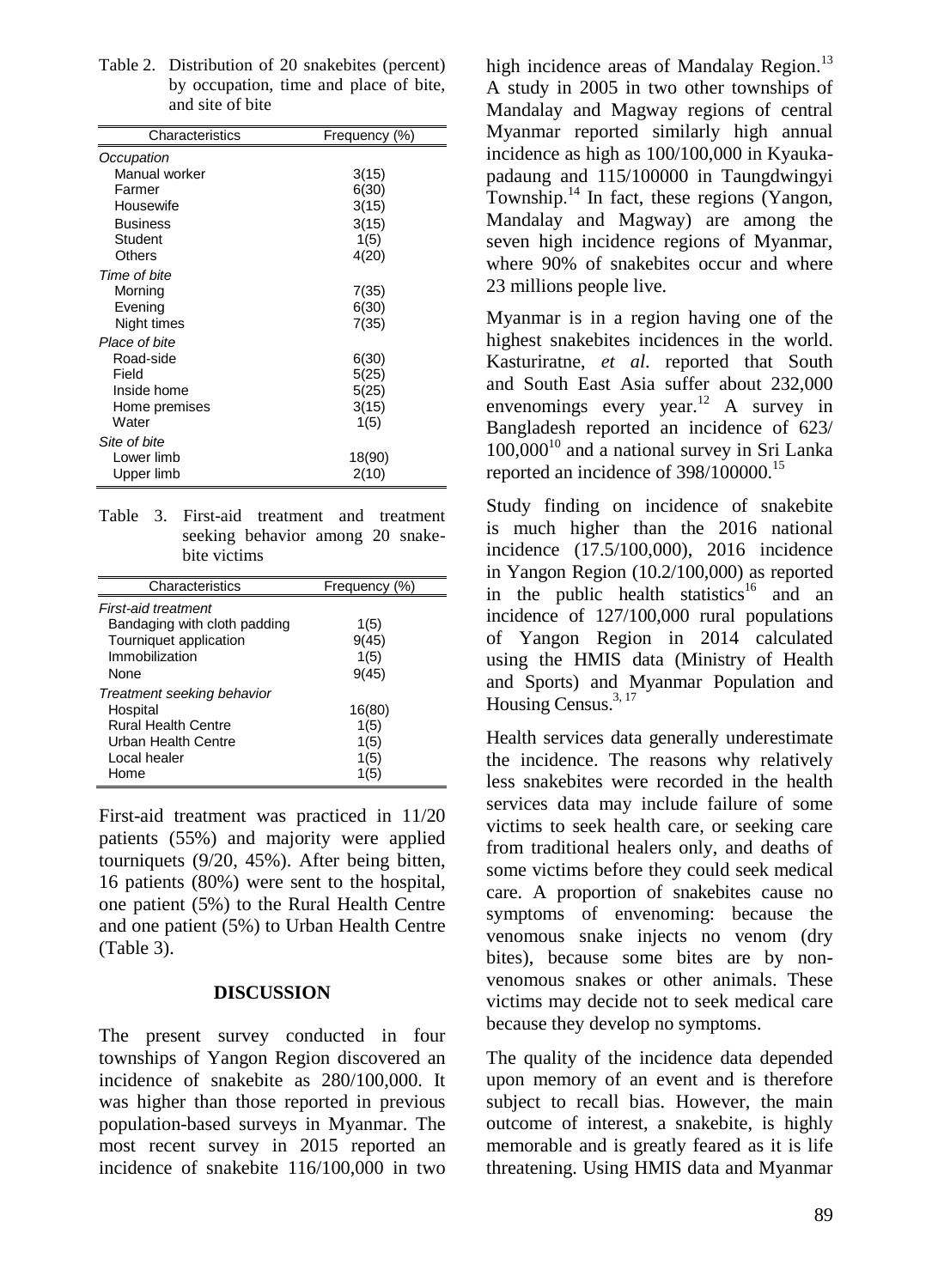census data (2014), calculated incidence in rural areas Yangon Region was highest (127/ 100,000) compared to those in Mandalay (69/100,000) and Magway Regions (62/ 100,000). This suggests that the information provided by the respondents was affected little by recall bias. Thus, the incidence identified by the present survey is close to the true incidence in the study area.

The case fatality rate of snakebite in Yangon Region was 10%. It was 5.4% in Mandalay Region and as high as 19% in Magway Region as reported in previous populationbased surveys.<sup>13, 14</sup> The case fatality rate for the whole country based on health services data (HMIS, MOH 2014) was 4.2%.

In this study, slight male preponderance was observed among the victims, a finding which is consistent with other studies although male to female ratio varied.<sup>18, 19</sup> Snakebite is an occupational hazard for farmers (30%) and it may explain why males are more affected. The study confirms the earlier observations that legs (90%) and upper limb  $(10\%)$  are common sites of bite.<sup>10, 14, 18</sup>

First aid treatment was carried out in 55% the victims. Applying tourniquet is still widely practiced (45%) among the victims despite its ill effects. Correct practice of bandage with cloth padding or immobilization was done in only 10%. The study highlights that health education activities need to be strengthened on first aid treatment of snakebites in rural areas.

Antivenom is mainstay in management of snakebite. It has been shown that early administration of adequate dose of antivenom soon after the bite carries a better prognosis and less complication.<sup>20</sup> It is encouraging that 90% of the victims in this study went directly to hospital or rural health centre. In Mandalay study, 87.7% sought care from the formal health system as their first point of contact.<sup>13</sup> With only 20 snakebite victims, it is suggested that a hospitalbased study should be conducted to further understand the health services use and health outcomes in a large number of patients.

Envenoming was observed in 60% of snakebite cases in this study. Considering difficulties in getting such clinical information through community survey, there is a possibility that incidence of envenoming might be increased or decreased due to recall bias.

This study informed a higher incidence of snakebite than recorded in health services data. This has implications for service planning and formulating strategies and specific interventions to combat snakebiterelated health problems in Myanmar.

As a further recommendation, it is suggested to conduct the similar studies in various selected townships in states and regions all over Myanmar to achieve the representative country figures of actual snakebite incidences.

## *Competing interests*

The authors declare that they have no competing interests.

# **ACKNOWLEDGEMENT**

This study was supported by DMR External Grant (2017-18). The authors would like to thank Township Medical Officers and Basic Health Staffs from Dagon Myothit (East), Thongwa, Hlegu and Taikkyi townships for their kind help and support to conduct this study. Last but not the least, we are grateful to all study participants.

#### **REFERENCES**

- 1. Faiz MA, Hossain MR, Younus A, Das EB, Karim JC, *et al*. A hospital based survey of snake bite in Chittagong Medical College. *Journal of Bangladesh College of Physicians and Surgeons* 1995; 13: 3-8.
- 2. White J, Warrell D, Eddleston M, Currie BJ & Whyte IM. Clinical toxicology; Where are we now? *Journal of Toxicology*: *Clinical Toxicology* 2003; 41(3): 263-276.
- 3. Thet Thet Mu. *Health Management Information System (HMIS*). Naypyitaw, Department of Public Health, Ministry of Health and Sports, 2017.